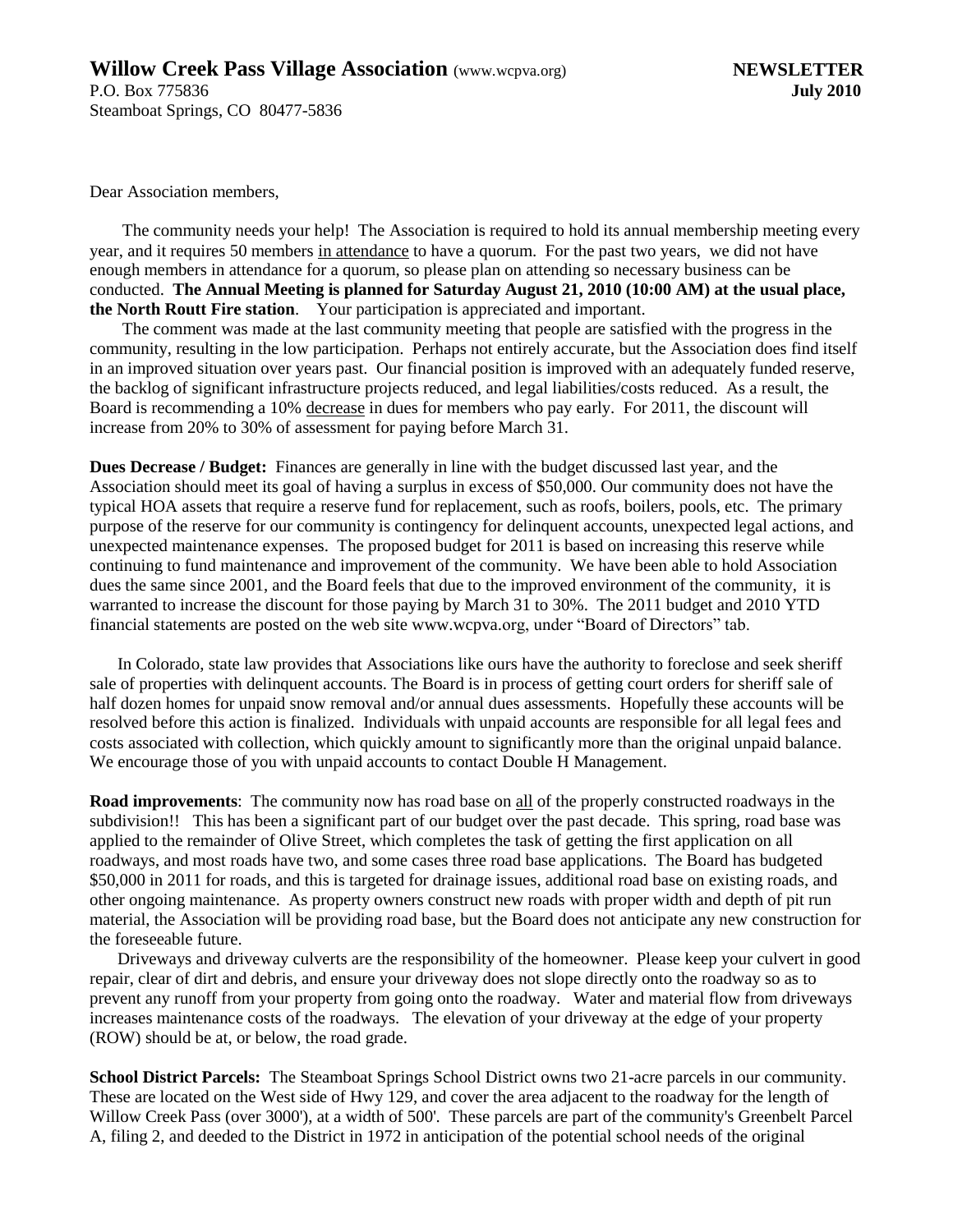## **Willow Creek Pass Village Association** (www.wcpva.org) **NEWSLETTER**

Steamboat Springs, CO 80477-5836

subdivision (in excess of 2200 homes). Covenants and Restrictions designating that these parcels can only be used for the use and enjoyment of all the owners were recorded as restrictions to title a month before transfer to the District, and are still in force. These cannot be changed by the Board, nor the County Commissioners, without a process requiring votes from the entire membership.

Despite the increased education needs of North Routt, as illustrated by the North Routt Charter School expansion plans, the District has notified the Board that it wants to sell the property for private residential use, and take the proceeds for general funds use of the District. This intended use is a violation of the covenants.

Community input will be sought on this issue at the annual meeting.

**Parcel C, Filing 4:** A 29-acre Greenbelt parcel, directly across HWY 129 from the School District parcels, is currently owned by Routt County, who gained title at about the same time in 1972 as the School District. In all likelihood, title was given to (or taken by) Routt County with the same anticipation of needing land to address issues from a 2200 home community. The Board has discussed this parcel with County Planning, as well as the County Commissioners, as it deals with Filing 4 access to Black Horse Drive, as well as future hiking/biking trails.

The County seems amenable to cooperate with the Association to address our needs. The County is exploring transfer of parcel C back to the Association, as they realize the pretenses under which they acquired title are no longer valid. We will discuss this parcel and the transfer status at the annual meeting.

**Filing 4 access, Black Horse Drive:** One of the last problems from the original subdivision filing is the access for Black Horse Drive. There are 51 lots on this roadway, yet there is a part of the road that crosses a corner of forest service land for about 1000'. Seems that the original developer, while busy constructing ski runs, golf courses and club houses, ignored getting this access designated for Black Horse Drive. With the federal roadless rules, this issue is now a bit difficult to resolve. A property owner on Black Horse Drive submitted a proposed lot consolidation of some of these lots, with planned access being a mile long private driveway cut across community greenbelt. This was rejected, being a violation of covenants as well as existing agreements covering the use of the land.

The Board has contacted Routt County on the issue, as Black Horse Drive is a county roadway. The Board and County are reviewing several scenarios to address the access issue with USFS, and these will be discussed at the annual meeting.

**Pine Beetle Infestation**: The USFS project east of the subdivision is in the final stages of planning. The final Environmental Impact Statement is out for comment, and once this is done then contracts can be awarded. Earliest anticipated start date is mid-September, but any additional delays will require the project to move to 2011. Susan Marshall will have updates on this project as well as BLM lands for the annual meeting.

**Covenant violations / ECC:** At the 2009 Annual meeting, the community discussed the existing covenants and construction guidelines, and the direction from the community was for the Board to more vigorously enforce these restrictions. In response, the Board has contacted numerous households in our community to get issues addressed, with varying degrees of success. Many have responded in a positive manner, either addressing the issue or discussing with the ECC/Board in a reasonable manner to address the issues. Of course, in issues such as these, there are a couple who adamantly refuse to address the issues. The Board established a process where a resident has 30 days to address the issue (as specified in the covenants), then is fined at \$25.00 per day until it is completed. Please note that the courts have upheld these daily fines and an Association's right to collect, even when they have been accruing for many years.

Our community is governed by a set of covenants and restrictions (CC&Rs), which were established in 1972(and 2001), and are a restriction to title to all property within the subdivision. When each of us purchased our property, we agreed to abide by these simple guidelines. We each have a responsibility to maintain our property within these guidelines, as well as have the reasonable expectation that everyone in the community will do the same. These guidelines are available on the Association's web site, and include keeping home and lot from being unsightly, keeping improvements in good state of repair, burying (or properly screening) fuel tanks,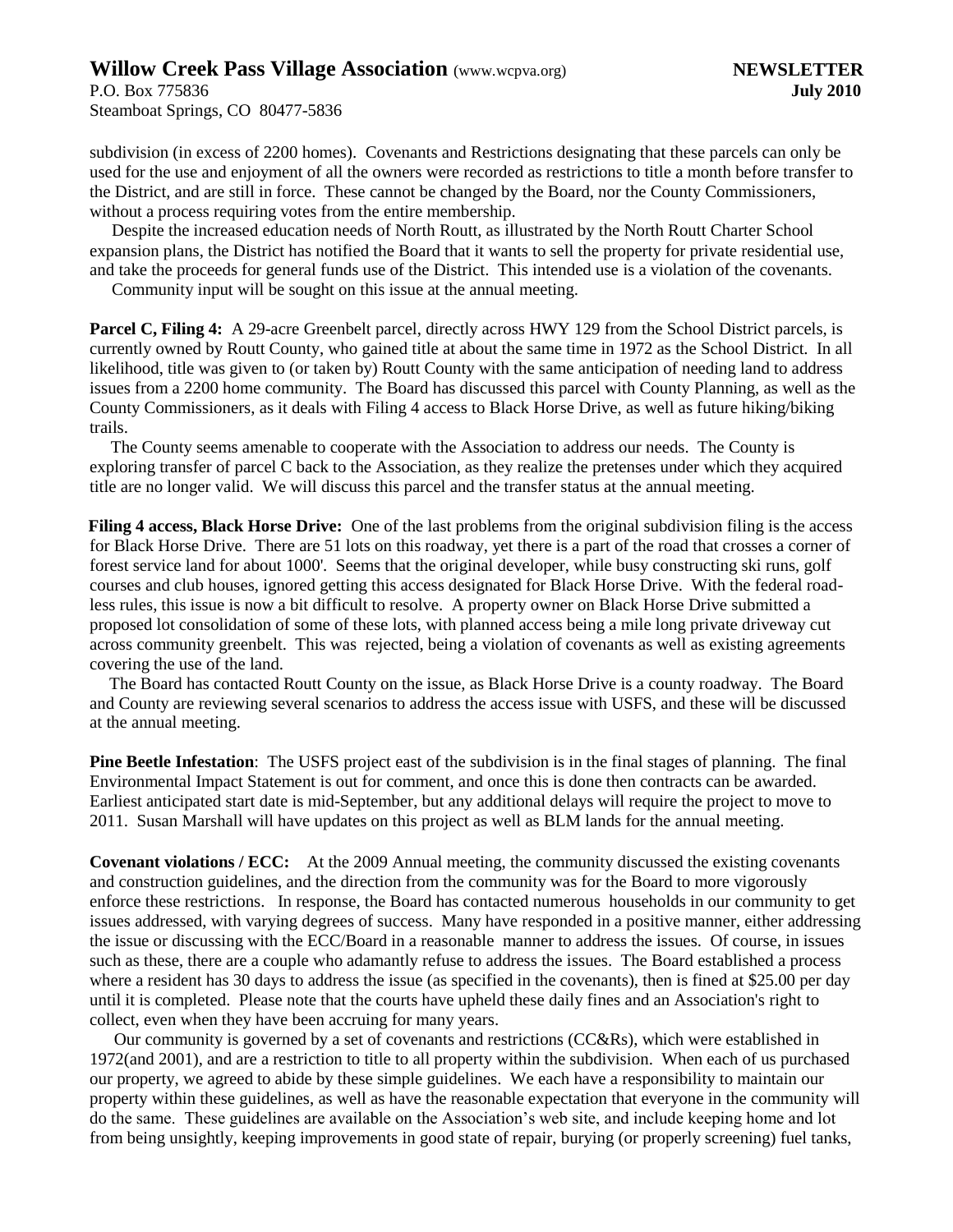## **Willow Creek Pass Village Association** (www.wcpva.org) **NEWSLETTER**

Steamboat Springs, CO 80477-5836

keeping pets under control, meeting community standards for construction and fencing, etc. Our community's CC&Rs are more lenient that most other communities, but still establish a minimum standard we all must meet.

**New Construction:** As a reminder, any construction that occurs in the subdivision must first be approved by the Environmental Control Committee. This includes homes, garages, sheds, and site work. Design submittals can be made to the management company, and the procedures and requirements are available on the web site (www.wcpva.org).

**Water & Sanitation District:** The Steamboat Lake Water & Sanitation District (SLWSD) is governed by a separate Board of Directors, and is not part of the Association. The SLWSD contact information is contained at www.slwsd.us and questions regarding tax issues, bills, water leaks, road damage, etc should be directed to the SLWSD Board.

**By-Law revisions**: This year, we will again attempt to make two minor revisions to the By-Laws, as we have not had a quorum to get these passed in the past two meetings. The first will allow proxies to count toward meeting a quorum for future annual meetings. Currently, the By-Laws (Article IV, section 4) require 50 members in attendance. State law allows for proxies to establish a quorum, unless by-laws specify otherwise. This proposed change modifies the By-Laws to reflect standard practice and state law, and will make getting a quorum much easier in the future.

The second By-Law revision removes the restriction (Article IV, section 2) that annual meetings must be held in July or August. This will provide the flexibility for the meeting date to be set by the membership at a time it chooses, and provides the option to reschedule in case a meeting is canceled or a quorum not reached.

So for the remainder of 2010, the Board will focus on maintaining an adequate financial reserve, continue with covenant enforcement and collections of unpaid accounts, and continue to pursue resolution of the greenbelt parcel issues. As collections and finances warrant, further roadwork and drainage projects will be conducted.

Enjoy the summer, and we hope to see you August 21

#### Sincerely, Board of Directors

| <b>Board of Directors:</b>                      |                        |              |                          |
|-------------------------------------------------|------------------------|--------------|--------------------------|
|                                                 | Class /                |              |                          |
| Name                                            | Term Expiration        | Telephone    | <b>EMAIL</b>             |
| Lanny Mack (President)                          | At Large $/ 2010$      | 720-333-5631 | lanny.mack @wcpva.org    |
| Susan Marshall (Vice Pres.)                     | Class A $/ 2010$       | 970-871-8030 | susan.marshall@wcpva.org |
| Tim Stone (Sec/Treas.)                          | Class A $/$ 2010       | 970-871-9548 | tim.stone@wcpva.org      |
| David Kliewer                                   | Class B $/ 2010$       | 719-598-3536 | david.kliewer@wcpva.org  |
| Pat Aiello                                      | Class $C/2010$         | 303-674-2888 | pat.aeillo@wcpya.org     |
| <b>Ron Davies</b>                               | Class $D / 2010$       | 970-846-9647 | ron.davies@wcpva.org     |
| vacant                                          | At Large               |              |                          |
| <b>Management Services:</b>                     |                        |              |                          |
| Double H Management                             | Sue or Hans Hochreiter | 970-879-6697 | suehans@mindspring.com   |
| <b>Environmental Control Committee Contact:</b> | Tim Stone              | 970-871-9548 | tim.stone@wcpva.org      |

**Website:** www.wcpva.org contact info, meeting minutes, newsletters, Association documents, etc.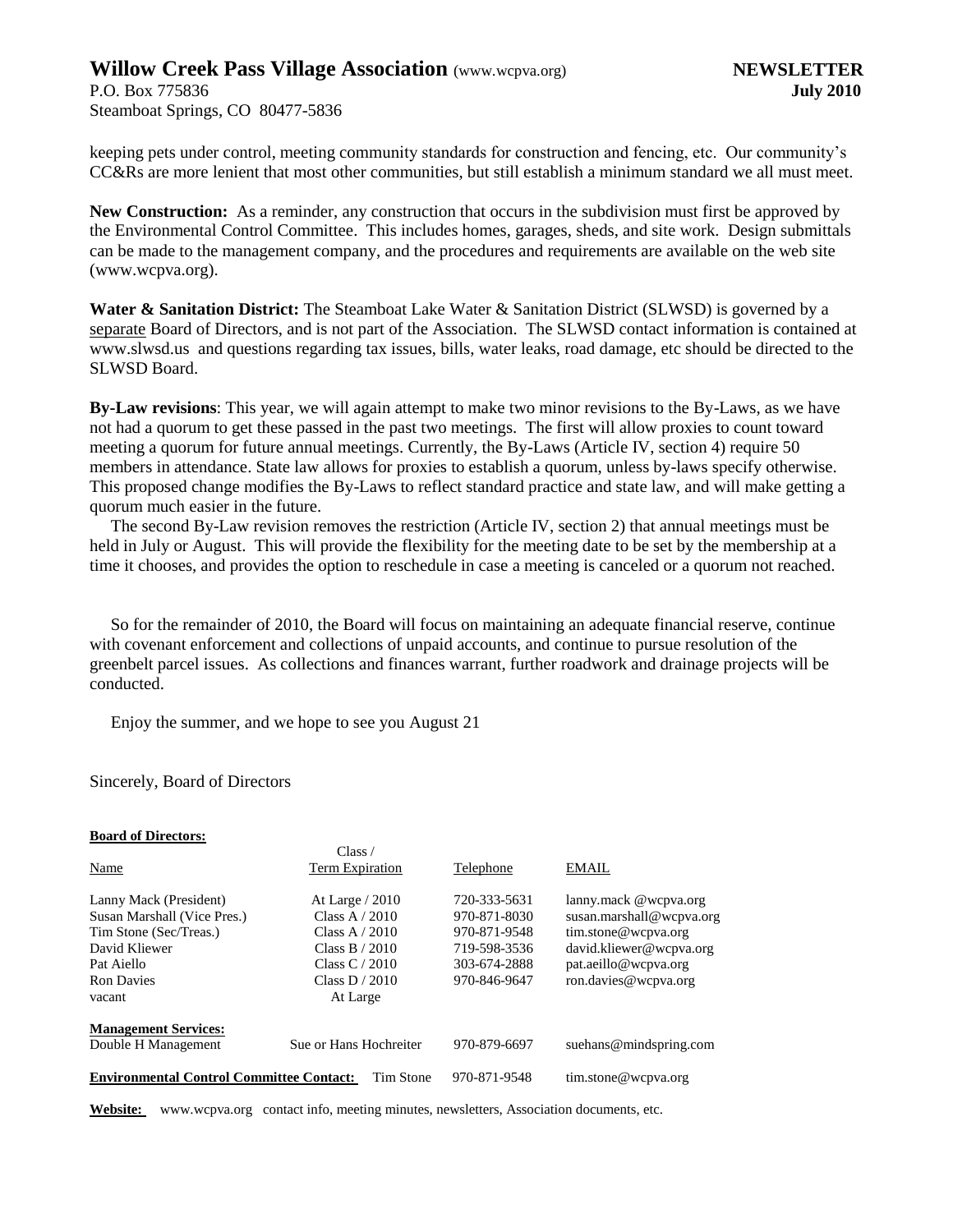## **Willow Creek Pass Village Association** (www.wcpva.org) **NEWSLETTER**

P.O. Box 775836 **July 2010** Steamboat Springs, CO 80477-5836

#### **ANNUAL MEETING NOTICE:**

Saturday August 21, 2010

The 2010 Annual Meeting will be held on Saturday August 21 2010 at the North Routt County Firehouse, located on County Road 129, past the Steamboat Lake Visitors Center. Please park in designated areas only and do not block emergency vehicles.

#### 10:00 A.M. 2010 ANNUAL MEETING

- 1. Introduction / Overview
- 2. Annual Meeting minutes
- 3. Financial Report 2010 YTD
- 4. Finances 2011 Proposed Budget
- 5. School District Parcels
- 6. Black Horse Drive, Parcel C
- 7. Covenant enforcement
- 8. Pine Beetle Infestation Projects
- 9. By-law revisions
- 10. Election of Board of Directors
- 11. Open Forum
- 12. Adjournment

Due to the lack of quorum for past two years, all Board position terms have expired, so all seven positions on the Board are up for election this year. Board positions are for three-year terms, however vacant positions due to resignations are only for the remainder of the existing term. The attached proxy ballots shows the people who have expressed an interest for running for the Board, but additional nominations are accepted from the floor at the Annual Meeting. Elections will be held for the following seven Board of Director positions:

- one Class A position for 3 year term
- one Class A position for 2 year term
- one Class B position for 2 year term
- one Class C position for 3 year term
- one Class D position for 3 year term
- one At-large position for 1 year term
- one At-large position for 1 year term

#### **PROXY VOTING**

There will be a few issues to be voted on by the membership at the Annual Meeting. If you are planning on attending, it is not required that you mail in your vote or proxy. There are two proxy ballot options; a "Directed Proxy" and a "Discretionary Proxy." The Directed Proxy allows you to name the Board of Directors or an individual to cast your vote as *you direct*, or you can direct them to cast your vote as *they decide* (Discretionary Proxy).

### All DUES, FINES, AND ASSESSMENTS MUST BE CURRENT FOR YOUR VOTE TO COUNT

Class A members have 10 votes, Class B members have 5 votes, Class C members have 1 vote, Class D members have 5 votes. All mailed Proxy Ballots must be received no later than August 20, 2010- in order to be counted at the Annual Meeting.

**IMPORTANT: If you are not planning to attend the 2010 Annual Meeting, PLEASE fill out the attached proxy ballot and mail to:**

**Double H Management (proxy vote) c/o WCPVA PO Box 775836 Steamboat Springs, CO 80477-5836.**